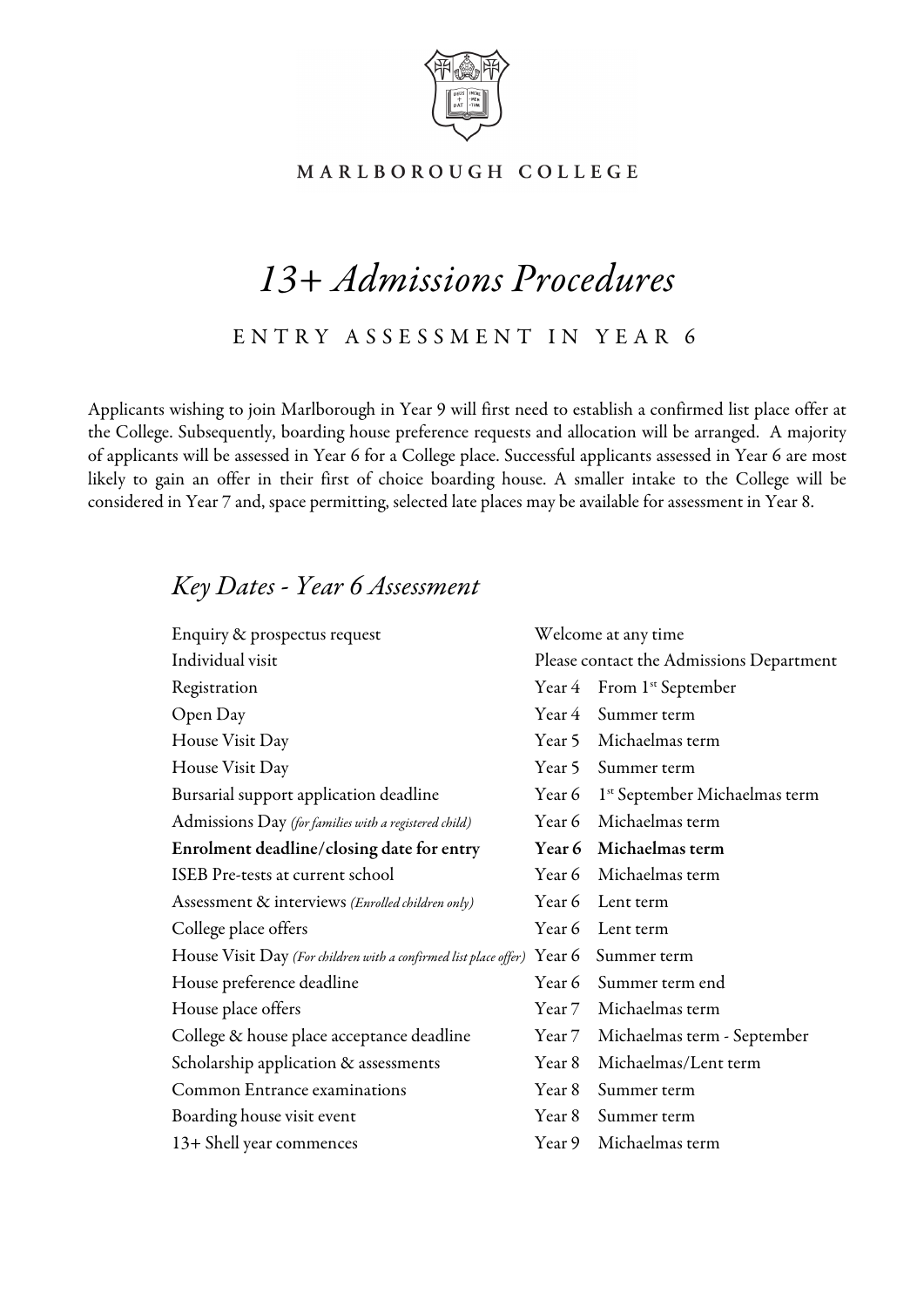#### Enquiries

Enquiries and prospectus requests are welcome at any stage until closing dates for enrolment for assessment in the Michaelmas term of Year 6. A prospectus can be requested either on the College website or by calling the Admissions Department.

## Registration

Families who wish to take the next step in the admissions procedures are welcome to register their child up to five years prior to entry, from 1<sup>st</sup> September of Year 4 and it is advisable to register in good time in order to receive invites to admissions events. To progress a child's admissions status from enquiry to that of registered, completion and submission of an online registration form is required along with a non-returnable registration fee, currently £250. The web-link to the registration form can be obtained by contacting the Admissions Department.

# Open Day – Summer term, Year 5

Families who have made an enquiry or have registered their child will receive an invitation to the Open Day which takes place in the summer term of Year 5. The event will include introductory talks by the Master, senior pupils and the Director of Admissions, followed by a tour of the school with pupils and an opportunity to visit to a boarding house. During a buffet lunch, families can meet the Master, members of the senior management team, headmasters, headmistresses and Heads of Departments.

# House Visit Day – Michaelmas term, Year 5

Families who have made an enquiry or have registered their child for entry will be invited to a House Visit Day event and can choose one from a selection of dates offered in the Michaelmas term of Year 5. On the day, an optional morning tour of the College campus can be booked, after which families are free to explore the town of Marlborough for lunch. The boarding house visits begin in the afternoon and focus on small groups of families viewing two boarding houses. There are opportunities to meet current pupils, housemasters and housemistresses and senior members of staff including the Master and Director of Admissions.

#### Individual Visit

Families who are unable to attend either the Open Day or one of the House Visit Day events are welcome to contact the Admissions Department for an individual visit on a date to suit. An individual visit takes approximately two hours and comprises a meeting with an Admissions tutor and a tour of the College campus to include an informal visit to a boarding house.

#### House Visit Day – Summer term, Year 6

An opportunity for families to visit the College who either made their first enquiry about Marlborough after the first House Visit Day in the Michaelmas term of Year 6 or were unable to attend the previous event. There will be a selection of dates from which to choose. On the day, an optional morning tour of the College campus can be arranged, after which families are free to explore the town of Marlborough for lunch. The boarding house visits begin in the afternoon and focus on small groups of families viewing two boarding houses. There are opportunities to meet current pupils, housemasters and housemistresses and senior members of staff including the Master and Director of Admissions.

# Bursarial support application closing date - 1st September, Michaelmas term, Year 6

The Council of Marlborough College is committed to broadening access to the school by offering means tested financial support with the payment of school fees to eligible parents. The assessment of parental finances determines the appropriate level of contribution in relation to their net resources and thus the level of the award that will be offered. Places for children requiring bursarial support are allocated via the standard admissions procedures. Additional scholarship assessments would not be required. Scholarship awards at Marlborough are titular only, having alternative benefits to that of fee remission.

Please note that whilst the College increases its bursarial provision every year, requests for bursarial support always exceed the funds available. Places for children requiring bursarial support are allocated via or standard admissions procedures. Application for Bursarial Support is to be made no later than 1<sup>st</sup> September just prior/at the start of the Michaelmas term of Year 6. Further details of the application process and Bursary Policy can be found on the College website.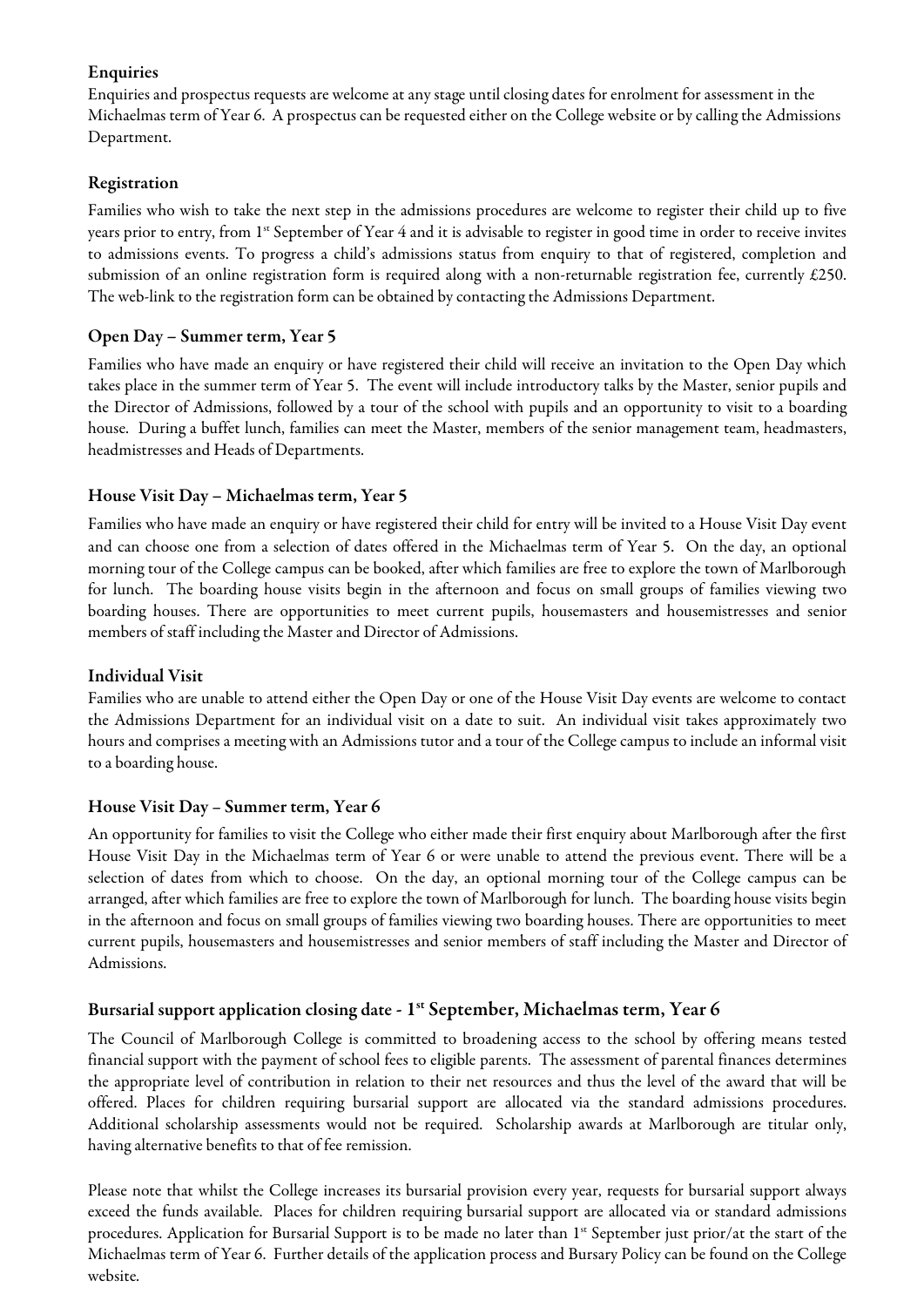#### Admissions Day *(for registered children only) –*Michaelmas term, Year 6

Families who have registered their child will receive an invitation to the Admissions Day event which takes place in the Michaelmas term of Year 6 shortly before the closing date for the next step of the Admissions process, enrolment. The event will include an optional tour of the school, talks by the Master, senior pupils and the Director of Admissions and a viewing of up to two boarding houses and to meet with respective housemasters or housemistresses.

#### Enrolment deadline *(for registered children only) –* Michaelmas term, Year 6

Enrolment is parental confirmation for their child to be included in the Independent Schools Examinations Board (ISEB) Pre-Tests and the Marlborough College Assessment Interview process in Year 6. Enrolment is offered to all registered children during the summer between the end of Year 5 and beginning of Year 6 with a strict deadline date for completion and return of the enrolment form shortly after the Admissions Day event in the Michaelmas term of Year 6. After the enrolment deadline has passed, a reference from each enrolled applicant's current school Head will be requested as part of the preparation for assessment.

#### Learning support and special needs

If parents require feedback from the College's Learning Support Department prior to their child's entry assessment, an Educational Psychologist or learning support report must be sent with the enrolment form. Requests for extra time for the ISEB Pre-Testsand Common Entrance examinations have to be supported by a recently conducted EP report.

#### Independent School Examinations Board Pre-Tests

Enrolled children will be required to sit the ISEB Pre-Tests at their current school no later than the end of the Michaelmas term of Year 6. For any children whose school does not conduct ISEB Pre-Tests, alternative arrangements can be made. Further information about the Pre-Tests can be found at [www.iseb.co.uk](http://www.iseb.co.uk/) and will include multiple choice verbal reasoning, non-verbal reasoning, English and Mathematics examinations.

#### Assessment Day – Lent term, Year 6 *(for enrolled children)*

A date will be made for enrolled applicants to come to Marlborough College for a day of assessment in the Lent term of Year 6. The College aims to makethe day as pressure-free and enjoyable for the applicants as possible. Children are always kept in groups and accompanied by a member of staff at all times. On the day there will be two short writing tasks *(no preparation required),* an interview with a housemaster or housemistress, an interview with a boarding house tutor and some informal group activities.

#### College Place Offers

As a result of the Head's reference, the ISEB Pre-Tests, the assessment and the interviews a majority of College confirmed list places available will be offered to applicants who were assessed in Year 6. Firstly, a place at the College is offered, followed by a place in a preferred choice of boarding house.

Confirmed List Offer Lent term, Year 6: Following assessment College places are offered.

Summer term, Year 6: A final House visit event will take place prior to House choice requests. Preferred choices need to be submitted towards the end of the summer term, Year 6. House places are offers are made shortly after.

Michaelmas term, Year 7: The acceptance deadline for both College and House place offers is October of Year 7. In order to secure the offers, a deposit, currently  $£1,950$ , is payable on acceptance. Overseas residents are, in addition, required to pay a term's fees at this time and, if applicable, will be subject to a Child Student visa administration fee.